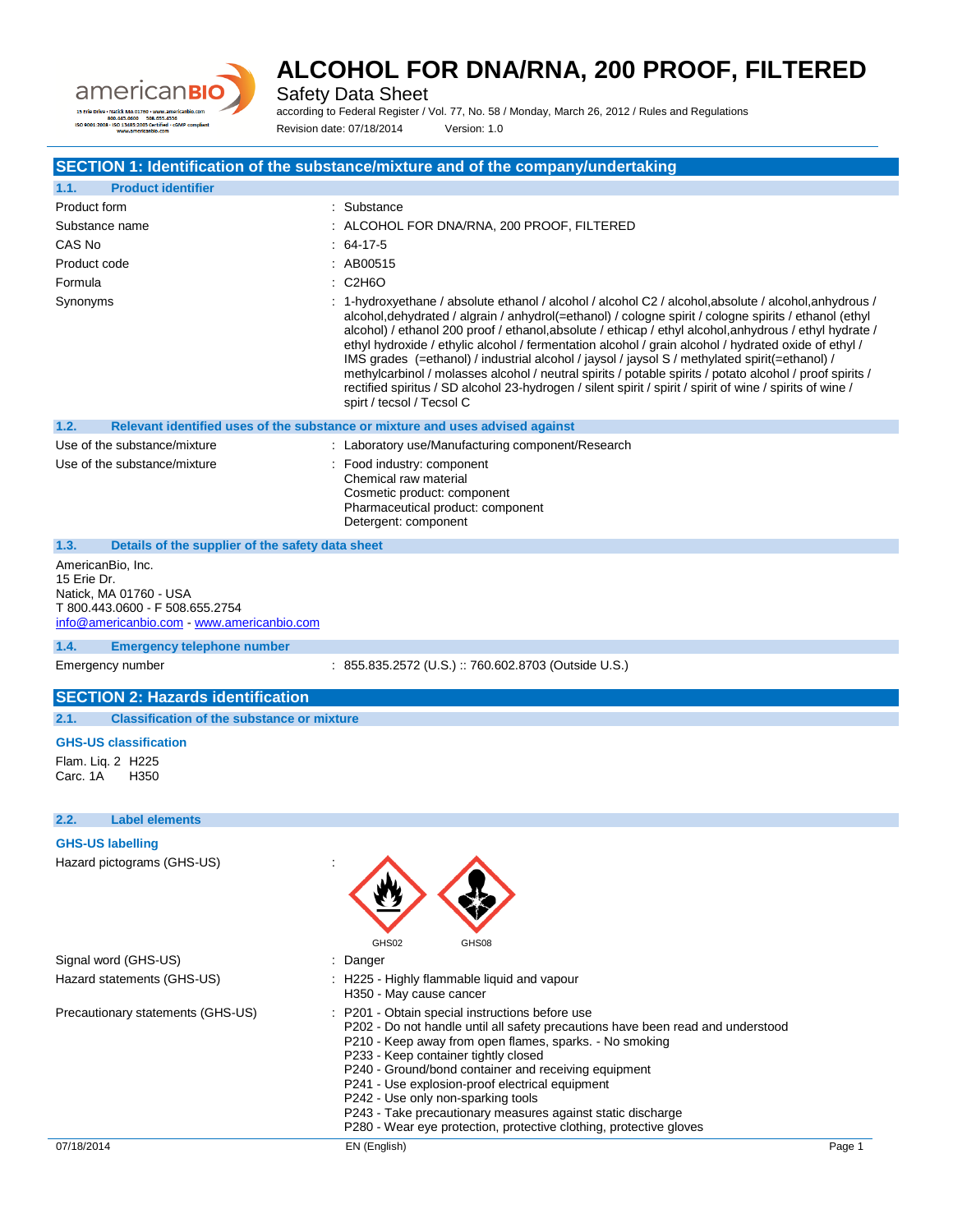Safety Data Sheet

according to Federal Register / Vol. 77, No. 58 / Monday, March 26, 2012 / Rules and Regulations

|                                     | P303+P361+P353 - IF ON SKIN (or hair): Remove/Take off immediately all contaminated                                                                                                                                                                                                                                                                                                                                          |  |
|-------------------------------------|------------------------------------------------------------------------------------------------------------------------------------------------------------------------------------------------------------------------------------------------------------------------------------------------------------------------------------------------------------------------------------------------------------------------------|--|
|                                     | clothing. Rinse skin with water/shower                                                                                                                                                                                                                                                                                                                                                                                       |  |
|                                     | P308+P313 - IF exposed or concerned: Get medical advice/attention                                                                                                                                                                                                                                                                                                                                                            |  |
|                                     | P370+P378 - In case of fire: Use Evacuate area for extinction                                                                                                                                                                                                                                                                                                                                                                |  |
|                                     | P403+P235 - Store in a well-ventilated place. Keep cool                                                                                                                                                                                                                                                                                                                                                                      |  |
|                                     | P405 - Store locked up                                                                                                                                                                                                                                                                                                                                                                                                       |  |
|                                     | P501 - Dispose of contents/container to Collect all waste in suitable and labelled containers and                                                                                                                                                                                                                                                                                                                            |  |
|                                     | dispose according to local legislation                                                                                                                                                                                                                                                                                                                                                                                       |  |
|                                     |                                                                                                                                                                                                                                                                                                                                                                                                                              |  |
| 2.3.<br><b>Other hazards</b>        |                                                                                                                                                                                                                                                                                                                                                                                                                              |  |
| No additional information available |                                                                                                                                                                                                                                                                                                                                                                                                                              |  |
| 2.4.                                | <b>Unknown acute toxicity (GHS-US)</b>                                                                                                                                                                                                                                                                                                                                                                                       |  |
| No data available                   |                                                                                                                                                                                                                                                                                                                                                                                                                              |  |
|                                     | $\mathbf{A} = \mathbf{A} + \mathbf{A} + \mathbf{A} + \mathbf{A} + \mathbf{A} + \mathbf{A} + \mathbf{A} + \mathbf{A} + \mathbf{A} + \mathbf{A} + \mathbf{A} + \mathbf{A} + \mathbf{A} + \mathbf{A} + \mathbf{A} + \mathbf{A} + \mathbf{A} + \mathbf{A} + \mathbf{A} + \mathbf{A} + \mathbf{A} + \mathbf{A} + \mathbf{A} + \mathbf{A} + \mathbf{A} + \mathbf{A} + \mathbf{A} + \mathbf{A} + \mathbf{A} + \mathbf{A} + \mathbf$ |  |

|  | <b>SECTION 3: Composition/information on ingredients/</b> |  |
|--|-----------------------------------------------------------|--|
|--|-----------------------------------------------------------|--|

| 3.1.<br><b>Supstance</b>                                       |                           |               |                                      |
|----------------------------------------------------------------|---------------------------|---------------|--------------------------------------|
| <b>Name</b>                                                    | <b>Product identifier</b> | $\frac{0}{2}$ | <b>GHS-US classification</b>         |
| ALCOHOL FOR DNA/RNA, 200 PROOF, FILTERED<br>(Main constituent) | (CAS No) 64-17-5          | 100           | Flam, Lig. 2, H225<br>Carc. 1A. H350 |

Full text of H-phrases: see section 16

**3.2. Mixture**

**3.1. Substance**

Not applicable

| <b>SECTION 4: First aid measures</b>                                |                                                                                                                                                                                                                                                                                                                                                                                                                                                                                                                                                                                                                                                                                                                                                 |
|---------------------------------------------------------------------|-------------------------------------------------------------------------------------------------------------------------------------------------------------------------------------------------------------------------------------------------------------------------------------------------------------------------------------------------------------------------------------------------------------------------------------------------------------------------------------------------------------------------------------------------------------------------------------------------------------------------------------------------------------------------------------------------------------------------------------------------|
| <b>Description of first aid measures</b><br>4.1.                    |                                                                                                                                                                                                                                                                                                                                                                                                                                                                                                                                                                                                                                                                                                                                                 |
| First-aid measures general                                          | : Check the vital functions. Unconscious: maintain adequate airway and respiration. Respiratory<br>arrest: artificial respiration or oxygen. Cardiac arrest: perform resuscitation. Victim conscious with<br>laboured breathing: half-seated. Victim in shock: on his back with legs slightly raised. Vomiting:<br>prevent asphyxia/aspiration pneumonia. Prevent cooling by covering the victim (no warming up).<br>Keep watching the victim. Give psychological aid. Keep the victim calm, avoid physical strain.<br>Depending on the victim's condition: doctor/hospital. Never give alcohol to drink. Never give<br>anything by mouth to an unconscious person. If you feel unwell, seek medical advice (show the<br>label where possible). |
| First-aid measures after inhalation                                 | : Remove the victim into fresh air. Respiratory problems: consult a doctor/medical service. Assure<br>fresh air breathing. Allow the victim to rest.                                                                                                                                                                                                                                                                                                                                                                                                                                                                                                                                                                                            |
| First-aid measures after skin contact                               | : Rinse with water. Take victim to a doctor if irritation persists. Rinse skin with water/shower.<br>Remove/Take off immediately all contaminated clothing.                                                                                                                                                                                                                                                                                                                                                                                                                                                                                                                                                                                     |
| First-aid measures after eye contact                                | Rinse immediately with plenty of water. Do not apply neutralizing agents. Take victim to an<br>ophthalmologist if irritation persists. Rinse immediately with plenty of water. Obtain medical<br>attention if pain, blinking or redness persist.                                                                                                                                                                                                                                                                                                                                                                                                                                                                                                |
| First-aid measures after ingestion                                  | : Rinse mouth with water. Do not induce vomiting. Call Poison Information Centre<br>(www.big.be/antigif.htm). Consult a doctor/medical service if you feel unwell. Ingestion of large<br>quantities: immediately to hospital. Rinse mouth. Do NOT induce vomiting. Obtain emergency<br>medical attention.                                                                                                                                                                                                                                                                                                                                                                                                                                       |
| 4.2.<br>Most important symptoms and effects, both acute and delayed |                                                                                                                                                                                                                                                                                                                                                                                                                                                                                                                                                                                                                                                                                                                                                 |
| Symptoms/injuries after inhalation                                  | : EXPOSURE TO HIGH CONCENTRATIONS: Dry/sore throat. Coughing. Irritation of the<br>respiratory tract. Irritation of the nasal mucous membranes. Respiratory difficulties. Central<br>nervous system depression. Symptoms similar to those listed under ingestion. May cause cancer<br>by inhalation.                                                                                                                                                                                                                                                                                                                                                                                                                                            |
| Symptoms/injuries after skin contact                                | Slight irritation.                                                                                                                                                                                                                                                                                                                                                                                                                                                                                                                                                                                                                                                                                                                              |
| Symptoms/injuries after eye contact                                 | : Redness of the eye tissue. Lacrimation. ON CONTINUOUS EXPOSURE/CONTACT: Irritation of<br>the eye tissue.                                                                                                                                                                                                                                                                                                                                                                                                                                                                                                                                                                                                                                      |
| Symptoms/injuries after ingestion                                   | : AFTER ABSORPTION OF HIGH QUANTITIES: Risk of aspiration pneumonia. Red skin. Body<br>temperature rise. Damp/clammy skin. Excited/restless. Accelerated heart action. Central nervous<br>system depression. Dizziness. Narcosis. Headache. Drunkenness. Nausea. Vomiting. Disturbed<br>motor response. Coordination disorders. Visual disturbances. Impaired concentration. Delusions.<br>Disturbed sensation of pain. Disturbances of heart rate. Disturbances of consciousness. Tremor.<br>Cramps/uncontrolled muscular contractions. Dilated pupils.                                                                                                                                                                                        |
| Chronic symptoms                                                    | ON CONTINUOUS/REPEATED EXPOSURE/CONTACT: Dry skin. Gastrointestinal complaints.<br>Enlargement/affection of the liver. Change in the haemogramme/blood composition. Cardiac and<br>blood circulation effects. High arterial pressure. Impairment of the nervous system. Behavioural<br>disturbances. Mental confusion. Disturbed tactile sensibility. Tremor. Affection of the bone<br>marrow. Affection of the endocrine system. Weakening of the immune system.                                                                                                                                                                                                                                                                               |
| 07/18/2014                                                          | EN (English)<br>2/9                                                                                                                                                                                                                                                                                                                                                                                                                                                                                                                                                                                                                                                                                                                             |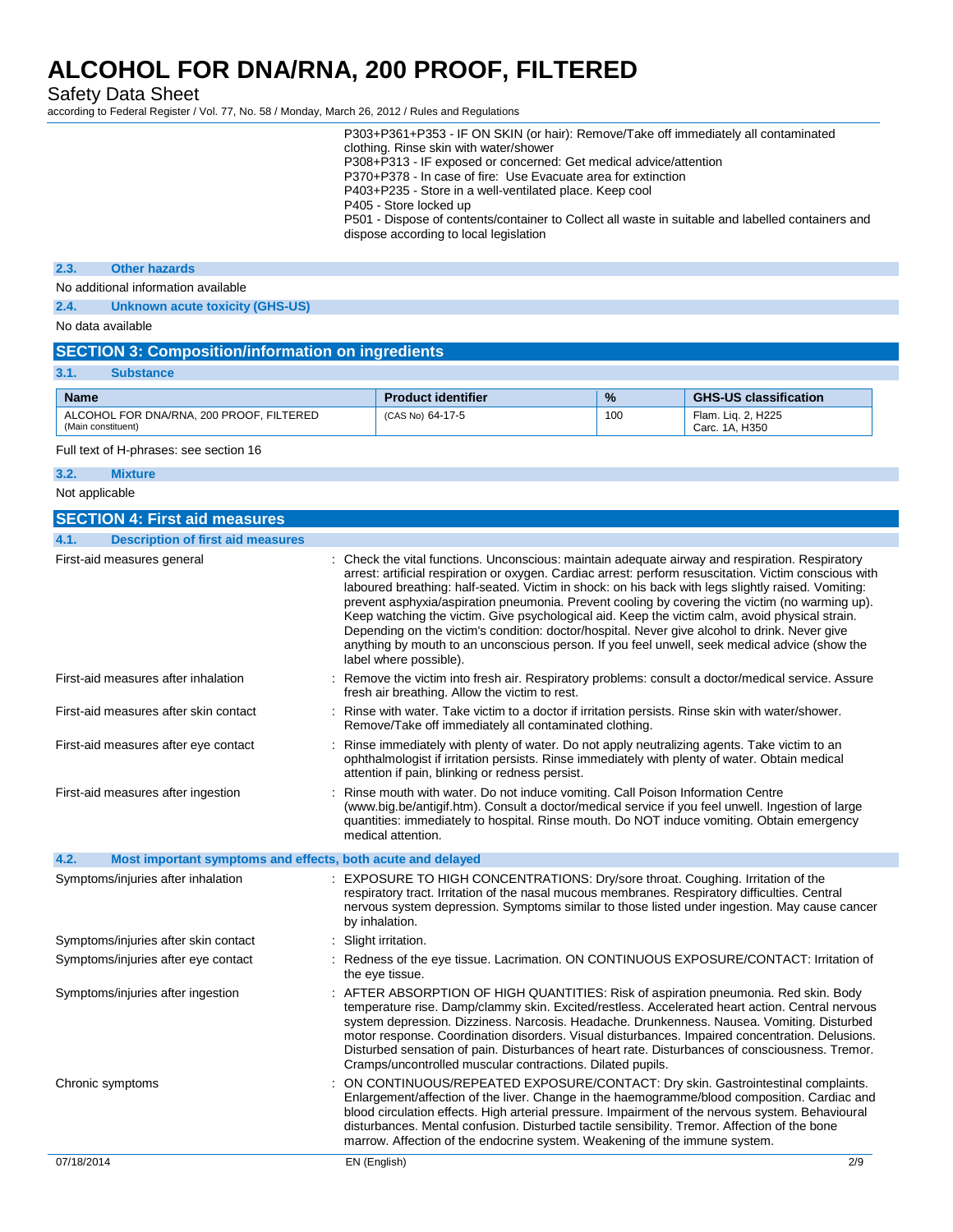Safety Data Sheet

according to Federal Register / Vol. 77, No. 58 / Monday, March 26, 2012 / Rules and Regulations

| 4.3.<br>Indication of any immediate medical attention and special treatment needed                                                   |                                                                                                                                                                                                                                                                                                                                                                                                                                                                                                                                                                                                                                                                                                 |  |  |
|--------------------------------------------------------------------------------------------------------------------------------------|-------------------------------------------------------------------------------------------------------------------------------------------------------------------------------------------------------------------------------------------------------------------------------------------------------------------------------------------------------------------------------------------------------------------------------------------------------------------------------------------------------------------------------------------------------------------------------------------------------------------------------------------------------------------------------------------------|--|--|
| No additional information available                                                                                                  |                                                                                                                                                                                                                                                                                                                                                                                                                                                                                                                                                                                                                                                                                                 |  |  |
| <b>SECTION 5: Firefighting measures</b>                                                                                              |                                                                                                                                                                                                                                                                                                                                                                                                                                                                                                                                                                                                                                                                                                 |  |  |
| 5.1.<br><b>Extinguishing media</b>                                                                                                   |                                                                                                                                                                                                                                                                                                                                                                                                                                                                                                                                                                                                                                                                                                 |  |  |
| Suitable extinguishing media                                                                                                         | : Water spray. Alcohol-resistant foam. BC powder. Carbon dioxide. Foam. Dry powder. Carbon<br>dioxide. Water spray. Sand.                                                                                                                                                                                                                                                                                                                                                                                                                                                                                                                                                                       |  |  |
| Unsuitable extinguishing media                                                                                                       | : Solid water jet ineffective as extinguishing medium. Do not use a heavy water stream.                                                                                                                                                                                                                                                                                                                                                                                                                                                                                                                                                                                                         |  |  |
| 5.2.<br>Special hazards arising from the substance or mixture                                                                        |                                                                                                                                                                                                                                                                                                                                                                                                                                                                                                                                                                                                                                                                                                 |  |  |
| Fire hazard                                                                                                                          | DIRECT FIRE HAZARD. Highly flammable. Gas/vapour flammable with air within explosion<br>limits. INDIRECT FIRE HAZARD. May be ignited by sparks. Gas/vapour spreads at floor level:<br>ignition hazard. Reactions involving a fire hazard: see "Reactivity Hazard". Highly flammable<br>liquid and vapour.                                                                                                                                                                                                                                                                                                                                                                                       |  |  |
| <b>Explosion hazard</b>                                                                                                              | DIRECT EXPLOSION HAZARD. Gas/vapour explosive with air within explosion limits.<br>INDIRECT EXPLOSION HAZARD. may be ignited by sparks. Reactions with explosion hazards:<br>see "Reactivity Hazard". May form flammable/explosive vapour-air mixture.                                                                                                                                                                                                                                                                                                                                                                                                                                          |  |  |
| Reactivity                                                                                                                           | Upon combustion: CO and CO2 are formed. Reacts violently with many compounds e.g.: with<br>(strong) oxidizers: (increased) risk of fire/explosion. Violent to explosive reaction with (some)<br>acids.                                                                                                                                                                                                                                                                                                                                                                                                                                                                                          |  |  |
| 5.3.<br><b>Advice for firefighters</b>                                                                                               |                                                                                                                                                                                                                                                                                                                                                                                                                                                                                                                                                                                                                                                                                                 |  |  |
| Firefighting instructions                                                                                                            | : Cool tanks/drums with water spray/remove them into safety. Do not move the load if exposed to<br>heat. Use water spray or fog for cooling exposed containers. Exercise caution when fighting any<br>chemical fire. Avoid (reject) fire-fighting water to enter environment.                                                                                                                                                                                                                                                                                                                                                                                                                   |  |  |
| Protection during firefighting                                                                                                       | : Heat/fire exposure: compressed air/oxygen apparatus. Do not enter fire area without proper<br>protective equipment, including respiratory protection.                                                                                                                                                                                                                                                                                                                                                                                                                                                                                                                                         |  |  |
| <b>SECTION 6: Accidental release measures</b>                                                                                        |                                                                                                                                                                                                                                                                                                                                                                                                                                                                                                                                                                                                                                                                                                 |  |  |
| 6.1.<br>Personal precautions, protective equipment and emergency procedures                                                          |                                                                                                                                                                                                                                                                                                                                                                                                                                                                                                                                                                                                                                                                                                 |  |  |
| General measures                                                                                                                     | : Remove ignition sources. Use special care to avoid static electric charges. No naked lights. No<br>smoking.                                                                                                                                                                                                                                                                                                                                                                                                                                                                                                                                                                                   |  |  |
| 6.1.1.<br>For non-emergency personnel                                                                                                |                                                                                                                                                                                                                                                                                                                                                                                                                                                                                                                                                                                                                                                                                                 |  |  |
| Protective equipment                                                                                                                 | : Gloves. Protective goggles. Protective clothing. Large spills/in enclosed spaces: compressed air<br>apparatus.                                                                                                                                                                                                                                                                                                                                                                                                                                                                                                                                                                                |  |  |
| <b>Emergency procedures</b>                                                                                                          | : Keep upwind. Mark the danger area. Consider evacuation. Seal off low-lying areas. Close doors<br>and windows of adjacent premises. Stop engines and no smoking. No naked flames or sparks.<br>Spark- and explosionproof appliances and lighting equipment. Keep containers closed. Wash<br>contaminated clothes. Evacuate unnecessary personnel.                                                                                                                                                                                                                                                                                                                                              |  |  |
| 6.1.2.<br>For emergency responders                                                                                                   |                                                                                                                                                                                                                                                                                                                                                                                                                                                                                                                                                                                                                                                                                                 |  |  |
| Protective equipment                                                                                                                 | : Equip cleanup crew with proper protection.                                                                                                                                                                                                                                                                                                                                                                                                                                                                                                                                                                                                                                                    |  |  |
| <b>Emergency procedures</b>                                                                                                          | : Ventilate area.                                                                                                                                                                                                                                                                                                                                                                                                                                                                                                                                                                                                                                                                               |  |  |
| 6.2.<br><b>Environmental precautions</b>                                                                                             |                                                                                                                                                                                                                                                                                                                                                                                                                                                                                                                                                                                                                                                                                                 |  |  |
| Prevent spreading in sewers. Prevent entry to sewers and public waters. Notify authorities if liquid enters sewers or public waters. |                                                                                                                                                                                                                                                                                                                                                                                                                                                                                                                                                                                                                                                                                                 |  |  |
| 6.3.<br>Methods and material for containment and cleaning up                                                                         |                                                                                                                                                                                                                                                                                                                                                                                                                                                                                                                                                                                                                                                                                                 |  |  |
| For containment                                                                                                                      | : Contain released substance, pump into suitable containers. Consult "Material-handling" to select<br>material of containers. Plug the leak, cut off the supply. Dam up the liquid spill. Try to reduce<br>evaporation. Measure the concentration of the explosive gas-air mixture. Dilute/disperse<br>combustible gas/vapour with water curtain. Provide equipment/receptacles with earthing. Do not<br>use compressed air for pumping over spills.                                                                                                                                                                                                                                            |  |  |
| Methods for cleaning up                                                                                                              | : Take up liquid spill into a non combustible material e.g.: sand, earth, vermiculite or kieselguhr,<br>powdered limestone. Scoop absorbed substance into closing containers. See "Material-handling"<br>for suitable container materials. Carefully collect the spill/leftovers. Damaged/cooled tanks must<br>be emptied. Do not use compressed air for pumping over spills. Clean contaminated surfaces<br>with an excess of water. Take collected spill to manufacturer/competent authority. Wash clothing<br>and equipment after handling. Soak up spills with inert solids, such as clay or diatomaceous<br>earth as soon as possible. Collect spillage. Store aways from other materials. |  |  |
| <b>Reference to other sections</b><br>6.4.                                                                                           |                                                                                                                                                                                                                                                                                                                                                                                                                                                                                                                                                                                                                                                                                                 |  |  |

See Heading 8. Exposure controls and personal protection.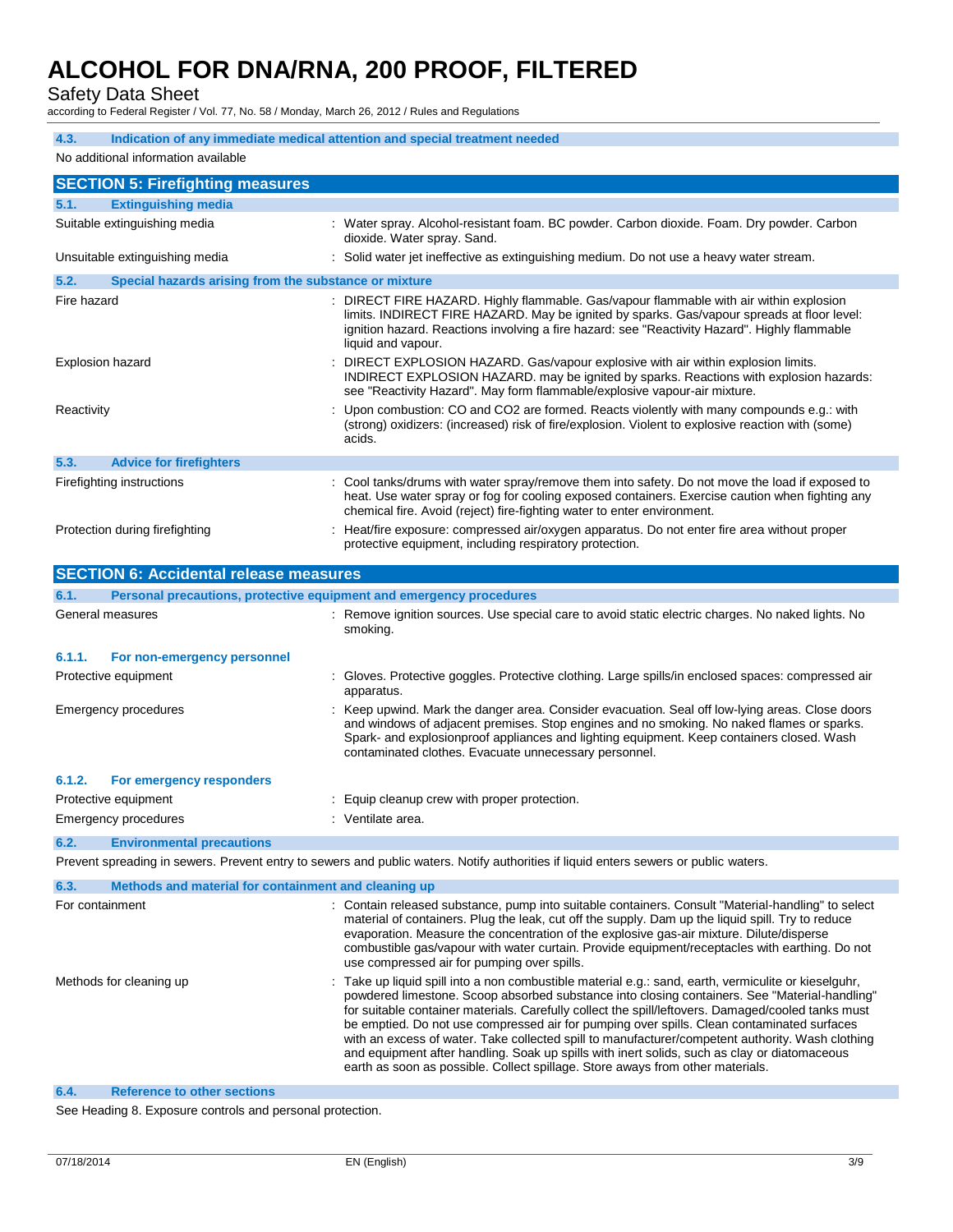Safety Data Sheet

according to Federal Register / Vol. 77, No. 58 / Monday, March 26, 2012 / Rules and Regulations

| <b>SECTION 7: Handling and storage</b>                               |                                                                                                                                                                                                                                                                                                                                                                                                                                                                                                                                                                                                                                                                                                                                                                                                                                                                                                                                                                                                                                                         |
|----------------------------------------------------------------------|---------------------------------------------------------------------------------------------------------------------------------------------------------------------------------------------------------------------------------------------------------------------------------------------------------------------------------------------------------------------------------------------------------------------------------------------------------------------------------------------------------------------------------------------------------------------------------------------------------------------------------------------------------------------------------------------------------------------------------------------------------------------------------------------------------------------------------------------------------------------------------------------------------------------------------------------------------------------------------------------------------------------------------------------------------|
| <b>Precautions for safe handling</b><br>7.1.                         |                                                                                                                                                                                                                                                                                                                                                                                                                                                                                                                                                                                                                                                                                                                                                                                                                                                                                                                                                                                                                                                         |
| Additional hazards when processed                                    | Handle empty containers with care because residual vapours are flammable.                                                                                                                                                                                                                                                                                                                                                                                                                                                                                                                                                                                                                                                                                                                                                                                                                                                                                                                                                                               |
| Precautions for safe handling                                        | Comply with the legal requirements. Remove contaminated clothing immediately. Clean<br>contaminated clothing. Handle uncleaned empty containers as full ones. Thoroughly clean/dry<br>the installation before use. Do not discharge the waste into the drain. Do not use compressed air<br>for pumping over. Use spark-/explosionproof appliances and lighting system. Take precautions<br>against electrostatic charges. Keep away from naked flames/heat. Keep away from ignition<br>sources/sparks. Observe normal hygiene standards. Keep container tightly closed. Measure the<br>concentration in the air regularly. Work under local exhaust/ventilation. Wash hands and other<br>exposed areas with mild soap and water before eating, drinking or smoking and when leaving<br>work. Provide good ventilation in process area to prevent formation of vapour. No naked lights.<br>No smoking. Use only non-sparking tools. Obtain special instructions before use. Do not handle<br>until all safety precautions have been read and understood. |
| Conditions for safe storage, including any incompatibilities<br>7.2. |                                                                                                                                                                                                                                                                                                                                                                                                                                                                                                                                                                                                                                                                                                                                                                                                                                                                                                                                                                                                                                                         |
| <b>Technical measures</b>                                            | : Proper grounding procedures to avoid static electricity should be followed. Ground/bond<br>container and receiving equipment. Use explosion-proof Proper grounding procedures to avoid<br>static electricity should be followed, equipment.                                                                                                                                                                                                                                                                                                                                                                                                                                                                                                                                                                                                                                                                                                                                                                                                           |
| Storage conditions                                                   | Keep only in the original container in a cool, well ventilated place away from : Direct sunlight.<br>Keep in fireproof place. Keep container tightly closed.                                                                                                                                                                                                                                                                                                                                                                                                                                                                                                                                                                                                                                                                                                                                                                                                                                                                                            |
| Incompatible products                                                | Strong bases. Strong acids.                                                                                                                                                                                                                                                                                                                                                                                                                                                                                                                                                                                                                                                                                                                                                                                                                                                                                                                                                                                                                             |
| Incompatible materials                                               | : Sources of ignition. Direct sunlight. Heat sources.                                                                                                                                                                                                                                                                                                                                                                                                                                                                                                                                                                                                                                                                                                                                                                                                                                                                                                                                                                                                   |
| Heat and ignition sources                                            | : KEEP SUBSTANCE AWAY FROM: heat sources. ignition sources.                                                                                                                                                                                                                                                                                                                                                                                                                                                                                                                                                                                                                                                                                                                                                                                                                                                                                                                                                                                             |
| Prohibitions on mixed storage                                        | : KEEP SUBSTANCE AWAY FROM: oxidizing agents. (strong) acids. water/moisture.                                                                                                                                                                                                                                                                                                                                                                                                                                                                                                                                                                                                                                                                                                                                                                                                                                                                                                                                                                           |
| Storage area                                                         | Keep out of direct sunlight. Store in a dry area. Ventilation at floor level. Fireproof storeroom.<br>Provide for an automatic sprinkler system. Provide for a tub to collect spills. Provide the tank with<br>earthing. Meet the legal requirements.                                                                                                                                                                                                                                                                                                                                                                                                                                                                                                                                                                                                                                                                                                                                                                                                   |
| Special rules on packaging                                           | SPECIAL REQUIREMENTS: closing. dry. clean. correctly labelled. meet the legal requirements.<br>Secure fragile packagings in solid containers.                                                                                                                                                                                                                                                                                                                                                                                                                                                                                                                                                                                                                                                                                                                                                                                                                                                                                                           |
| Packaging materials                                                  | : SUITABLE MATERIAL: stainless steel. aluminium. iron. copper. nickel. synthetic material. glass.                                                                                                                                                                                                                                                                                                                                                                                                                                                                                                                                                                                                                                                                                                                                                                                                                                                                                                                                                       |
| <b>Specific end use(s)</b><br>7.3.                                   |                                                                                                                                                                                                                                                                                                                                                                                                                                                                                                                                                                                                                                                                                                                                                                                                                                                                                                                                                                                                                                                         |
| No additional information available                                  |                                                                                                                                                                                                                                                                                                                                                                                                                                                                                                                                                                                                                                                                                                                                                                                                                                                                                                                                                                                                                                                         |

# **SECTION 8: Exposure controls/personal protection 8.1. Control parameters**

No additional information available

| 8.2.<br><b>Exposure controls</b>  |                                                                                                                                                                                                                  |
|-----------------------------------|------------------------------------------------------------------------------------------------------------------------------------------------------------------------------------------------------------------|
| Personal protective equipment     | : Avoid all unnecessary exposure.                                                                                                                                                                                |
| Materials for protective clothing | : GIVE EXCELLENT RESISTANCE: butyl rubber. viton. GIVE GOOD RESISTANCE: neoprene.<br>tetrafluoroethylene. GIVE LESS RESISTANCE: nitrile rubber. polyethylene. GIVE POOR<br>RESISTANCE: natural rubber, PVA, PVC. |
| Hand protection                   | : Gloves. Wear protective gloves.                                                                                                                                                                                |
| Eye protection                    | : Safety glasses. Chemical goggles or safety glasses.                                                                                                                                                            |
| Skin and body protection          | : Protective clothing.                                                                                                                                                                                           |
| Respiratory protection            | : Wear gas mask with filter type A if conc. in air $>$ exposure limit. Wear appropriate mask.                                                                                                                    |
| Other information                 | : Do not eat, drink or smoke during use.                                                                                                                                                                         |

| <b>SECTION 9: Physical and chemical properties</b> |                                                       |  |
|----------------------------------------------------|-------------------------------------------------------|--|
| 9.1.                                               | Information on basic physical and chemical properties |  |
| Physical state                                     | : Liquid                                              |  |
| Appearance                                         | $:$ Liquid.                                           |  |
| Molecular mass                                     | : $46.07$ g/mol                                       |  |
| Colour                                             | : Colourless.                                         |  |
| Odour                                              | : Alcohol odour. Pleasant odour.                      |  |
| Odour threshold                                    | $: 100$ ppm<br>$188 \text{ mg/m}^3$                   |  |
| pH                                                 | : No data available                                   |  |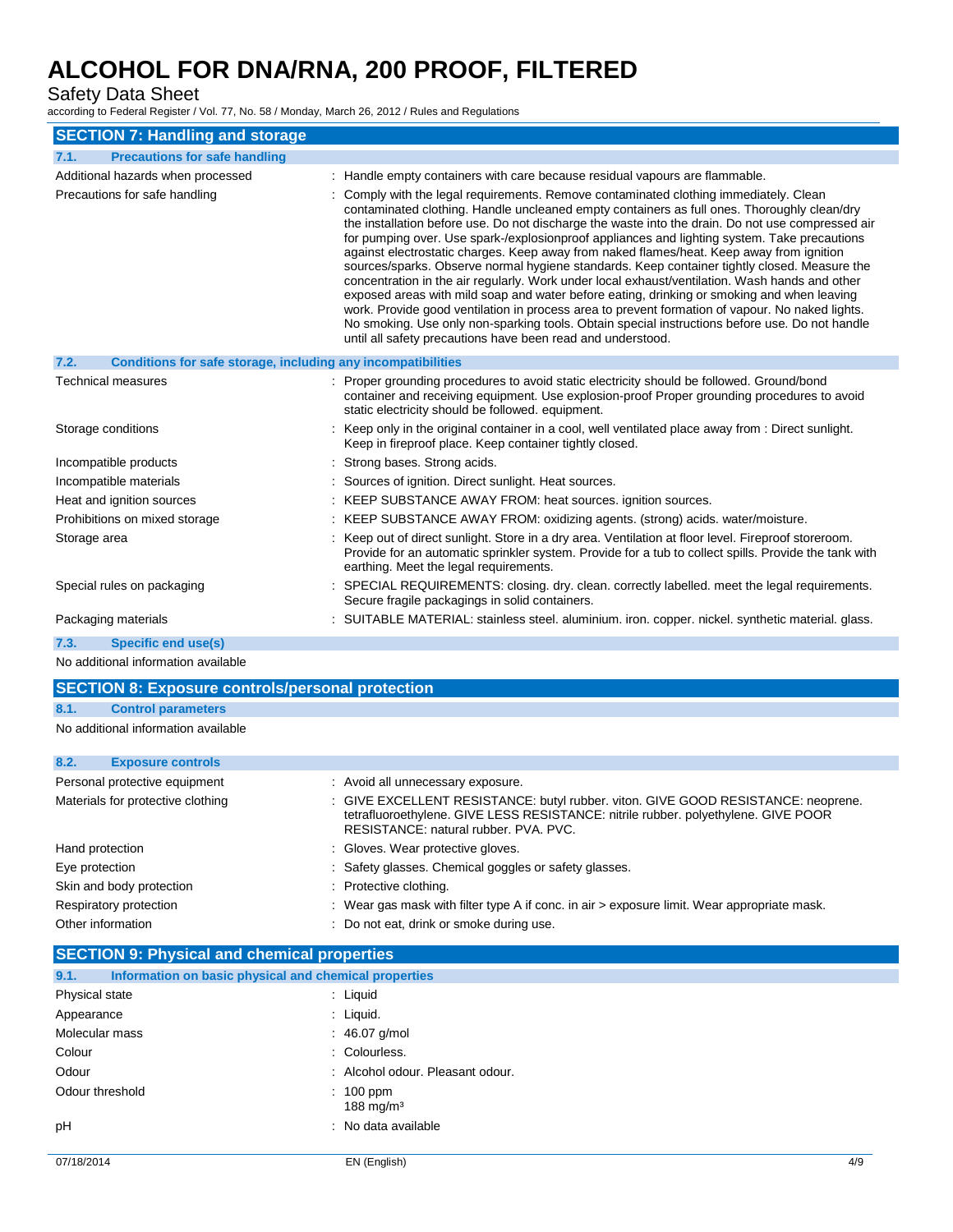Safety Data Sheet

according to Federal Register / Vol. 77, No. 58 / Monday, March 26, 2012 / Rules and Regulations

| Relative evaporation rate (butylacetate=1)    | : 2.4                                                                                                                                                                                                                                  |
|-----------------------------------------------|----------------------------------------------------------------------------------------------------------------------------------------------------------------------------------------------------------------------------------------|
| Relative evaporation rate (ether=1)           | : 8.3                                                                                                                                                                                                                                  |
| Melting point                                 | $: -115 °C$                                                                                                                                                                                                                            |
| Freezing point                                | : No data available                                                                                                                                                                                                                    |
| Boiling point                                 | : 78 $^{\circ}$ C                                                                                                                                                                                                                      |
| Flash point                                   | : 13 °C                                                                                                                                                                                                                                |
| Critical temperature                          | : 243 °C                                                                                                                                                                                                                               |
| Self ignition temperature                     | : 363 °C                                                                                                                                                                                                                               |
| Decomposition temperature                     | : No data available                                                                                                                                                                                                                    |
| Flammability (solid, gas)                     | : No data available                                                                                                                                                                                                                    |
| Vapour pressure                               | : 59hPa                                                                                                                                                                                                                                |
| Vapour pressure at 50 °C                      | $: 300$ hPa                                                                                                                                                                                                                            |
| Critical pressure                             | : 63840 hPa                                                                                                                                                                                                                            |
| Relative vapour density at 20 °C              | : 1.6                                                                                                                                                                                                                                  |
| Relative density                              | : 0.79                                                                                                                                                                                                                                 |
| Relative density of saturated gas/air mixture | : 1.04                                                                                                                                                                                                                                 |
| Density                                       | : 790 kg/m <sup>3</sup>                                                                                                                                                                                                                |
| Solubility                                    | : Soluble in water. Soluble in ether. Soluble in acetone. Soluble in chloroform. Soluble in oils/fats.<br>Soluble in methanol. Soluble in acids.<br>Water: Complete<br>Ethanol: Not applicable<br>Ether: Complete<br>Acetone: Complete |
| Log Pow                                       | : -0.31 (Experimental value)                                                                                                                                                                                                           |
| Log Kow                                       | : No data available                                                                                                                                                                                                                    |
| Viscosity, kinematic                          | : No data available                                                                                                                                                                                                                    |
| Viscosity, dynamic                            | : $0.0012$ Pa.s (20 °C)                                                                                                                                                                                                                |
| Explosive properties                          | : No data available                                                                                                                                                                                                                    |
| Oxidising properties                          | : No data available                                                                                                                                                                                                                    |
| <b>Explosive limits</b>                       | $: 3.3 - 19.0$ vol %<br>67 - 290 g/m <sup>3</sup>                                                                                                                                                                                      |
| <b>Other information</b><br>9.2.              |                                                                                                                                                                                                                                        |
| Specific conductivity                         | : 130000 pS/m                                                                                                                                                                                                                          |
| Saturation concentration                      | : $112 g/m3$                                                                                                                                                                                                                           |
| VOC content                                   | $: 100 \%$                                                                                                                                                                                                                             |
| Other properties                              | Gas/vapour heavier than air at 20°C. Clear. Hygroscopic. Volatile. Substance has neutral                                                                                                                                               |

### **SECTION 10: Stability and reactivity**

#### **10.1. Reactivity**

Upon combustion: CO and CO2 are formed. Reacts violently with many compounds e.g.: with (strong) oxidizers: (increased) risk of fire/explosion. Violent to explosive reaction with (some) acids.

#### **10.2. Chemical stability**

Hygroscopic. Not established. Highly flammable liquid and vapour. May form flammable/explosive vapour-air mixture.

reaction.

### **10.3. Possibility of hazardous reactions**

Not established.

### **10.4. Conditions to avoid**

Direct sunlight. Extremely high or low temperatures. Open flame.

### **10.5. Incompatible materials**

Strong acids. Strong bases.

### **10.6. Hazardous decomposition products**

fume. Carbon monoxide. Carbon dioxide. May release flammable gases.

 $\mathbb{R}^n$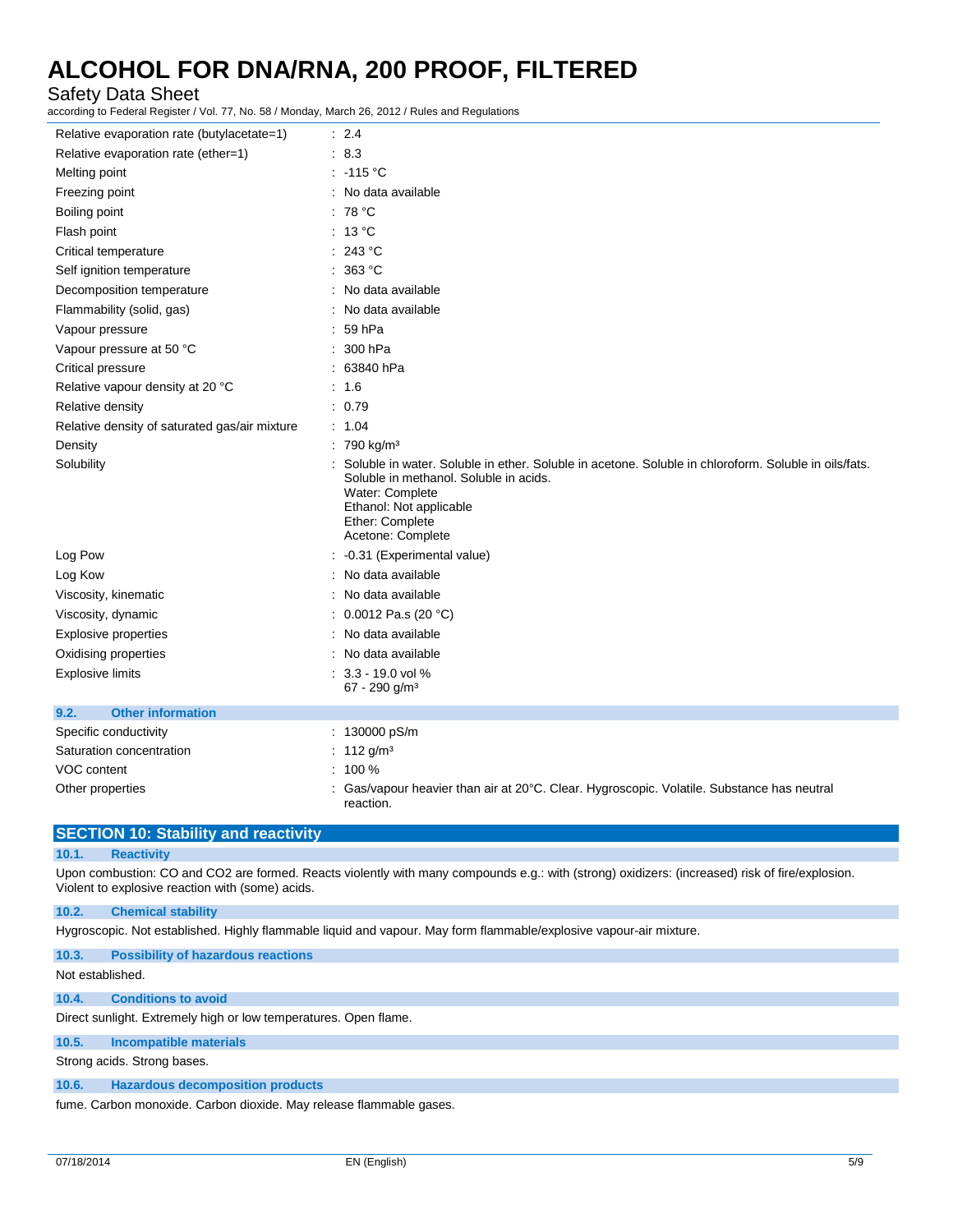Safety Data Sheet

according to Federal Register / Vol. 77, No. 58 / Monday, March 26, 2012 / Rules and Regulations

# **SECTION 11: Toxicological information**

### **11.1. Information on toxicological effects**

| Acute toxicity                                         | : Not classified                                                                                                                                                                                                                                                                                                                                                                                                                                                                                                                                         |  |  |
|--------------------------------------------------------|----------------------------------------------------------------------------------------------------------------------------------------------------------------------------------------------------------------------------------------------------------------------------------------------------------------------------------------------------------------------------------------------------------------------------------------------------------------------------------------------------------------------------------------------------------|--|--|
| ALCOHOL FOR DNA/RNA, 200 PROOF, FILTERED (\f) 64-17-5  |                                                                                                                                                                                                                                                                                                                                                                                                                                                                                                                                                          |  |  |
| LD50 oral rat                                          | 10740 mg/kg bodyweight (Rat; Experimental value, Rat; Experimental value)                                                                                                                                                                                                                                                                                                                                                                                                                                                                                |  |  |
| LD50 dermal rabbit                                     | > 16000 mg/kg (Rabbit)                                                                                                                                                                                                                                                                                                                                                                                                                                                                                                                                   |  |  |
| Skin corrosion/irritation                              | Not classified                                                                                                                                                                                                                                                                                                                                                                                                                                                                                                                                           |  |  |
| Serious eye damage/irritation                          | Not classified                                                                                                                                                                                                                                                                                                                                                                                                                                                                                                                                           |  |  |
| Respiratory or skin sensitisation                      | Not classified                                                                                                                                                                                                                                                                                                                                                                                                                                                                                                                                           |  |  |
| Germ cell mutagenicity                                 | Not classified                                                                                                                                                                                                                                                                                                                                                                                                                                                                                                                                           |  |  |
| Carcinogenicity                                        | May cause cancer.                                                                                                                                                                                                                                                                                                                                                                                                                                                                                                                                        |  |  |
| ALCOHOL FOR DNA/RNA, 200 PROOF, FILTERED (64-17-5)     |                                                                                                                                                                                                                                                                                                                                                                                                                                                                                                                                                          |  |  |
| IARC group                                             | 1 - Carcinogenic to humans                                                                                                                                                                                                                                                                                                                                                                                                                                                                                                                               |  |  |
| Reproductive toxicity                                  | : Not classified                                                                                                                                                                                                                                                                                                                                                                                                                                                                                                                                         |  |  |
| Specific target organ toxicity (single exposure)       | Not classified                                                                                                                                                                                                                                                                                                                                                                                                                                                                                                                                           |  |  |
|                                                        |                                                                                                                                                                                                                                                                                                                                                                                                                                                                                                                                                          |  |  |
| Specific target organ toxicity (repeated<br>exposure)  | Not classified                                                                                                                                                                                                                                                                                                                                                                                                                                                                                                                                           |  |  |
| Aspiration hazard                                      | Not classified                                                                                                                                                                                                                                                                                                                                                                                                                                                                                                                                           |  |  |
| Potential Adverse human health effects and<br>symptoms | Based on available data, the classification criteria are not met.                                                                                                                                                                                                                                                                                                                                                                                                                                                                                        |  |  |
| Symptoms/injuries after inhalation                     | EXPOSURE TO HIGH CONCENTRATIONS: Dry/sore throat. Coughing. Irritation of the<br>respiratory tract. Irritation of the nasal mucous membranes. Respiratory difficulties. Central<br>nervous system depression. Symptoms similar to those listed under ingestion. May cause cancer<br>by inhalation.                                                                                                                                                                                                                                                       |  |  |
| Symptoms/injuries after skin contact                   | Slight irritation.                                                                                                                                                                                                                                                                                                                                                                                                                                                                                                                                       |  |  |
| Symptoms/injuries after eye contact                    | Redness of the eye tissue. Lacrimation. ON CONTINUOUS EXPOSURE/CONTACT: Irritation of<br>the eye tissue.                                                                                                                                                                                                                                                                                                                                                                                                                                                 |  |  |
| Symptoms/injuries after ingestion                      | : AFTER ABSORPTION OF HIGH QUANTITIES: Risk of aspiration pneumonia. Red skin. Body<br>temperature rise. Damp/clammy skin. Excited/restless. Accelerated heart action. Central nervous<br>system depression. Dizziness. Narcosis. Headache. Drunkenness. Nausea. Vomiting. Disturbed<br>motor response. Coordination disorders. Visual disturbances. Impaired concentration. Delusions.<br>Disturbed sensation of pain. Disturbances of heart rate. Disturbances of consciousness. Tremor.<br>Cramps/uncontrolled muscular contractions. Dilated pupils. |  |  |
| Chronic symptoms                                       | ON CONTINUOUS/REPEATED EXPOSURE/CONTACT: Dry skin. Gastrointestinal complaints.<br>Enlargement/affection of the liver. Change in the haemogramme/blood composition. Cardiac and<br>blood circulation effects. High arterial pressure. Impairment of the nervous system. Behavioural<br>disturbances. Mental confusion. Disturbed tactile sensibility. Tremor. Affection of the bone<br>marrow. Affection of the endocrine system. Weakening of the immune system.                                                                                        |  |  |

| <b>SECTION 12: Ecological information</b> |                                                                                                                                                                                                                                    |
|-------------------------------------------|------------------------------------------------------------------------------------------------------------------------------------------------------------------------------------------------------------------------------------|
| 12.1.<br><b>Toxicity</b>                  |                                                                                                                                                                                                                                    |
| Ecology - general                         | : Classification concerning the environment: not applicable.                                                                                                                                                                       |
| Ecology - air                             | $\therefore$ TA-Luft Klasse 5.2.5.                                                                                                                                                                                                 |
| Ecology - water                           | : Not harmful to fishes (LC50(96h) >1000 mg/l). Not harmful to invertebrates (Daphnia). Slightly<br>harmful to algae (EC50 (72h): 100 - 1000 mg/l). Not harmful to bacteria (EC50 > 1000 mg/l).<br>Inhibition of activated sludge. |

| ALCOHOL FOR DNA/RNA, 200 PROOF, FILTERED (64-17-5) |                                                               |  |
|----------------------------------------------------|---------------------------------------------------------------|--|
| LC50 fishes 1                                      | 14200 mg/l (96 h; Pimephales promelas; Nominal concentration) |  |
| EC50 Daphnia 1                                     | 9300 mg/l (48 h; Daphnia magna)                               |  |
| $LC50$ fish 2                                      | 13000 mg/l 96 h; Salmo gairdneri (Oncorhynchus mykiss)        |  |
| EC50 Daphnia 2                                     | 10800 mg/l (24 h; Daphnia magna)                              |  |
| Threshold limit other aquatic organisms 1          | 65 mg/l (72 h; Protozoa)                                      |  |
| Threshold limit algae 1                            | 1450 mg/l (192 h; Microcystis aeruginosa; Growth rate)        |  |
| Threshold limit algae 2                            | 5000 mg/l (168 h; Scenedesmus quadricauda; Growth rate)       |  |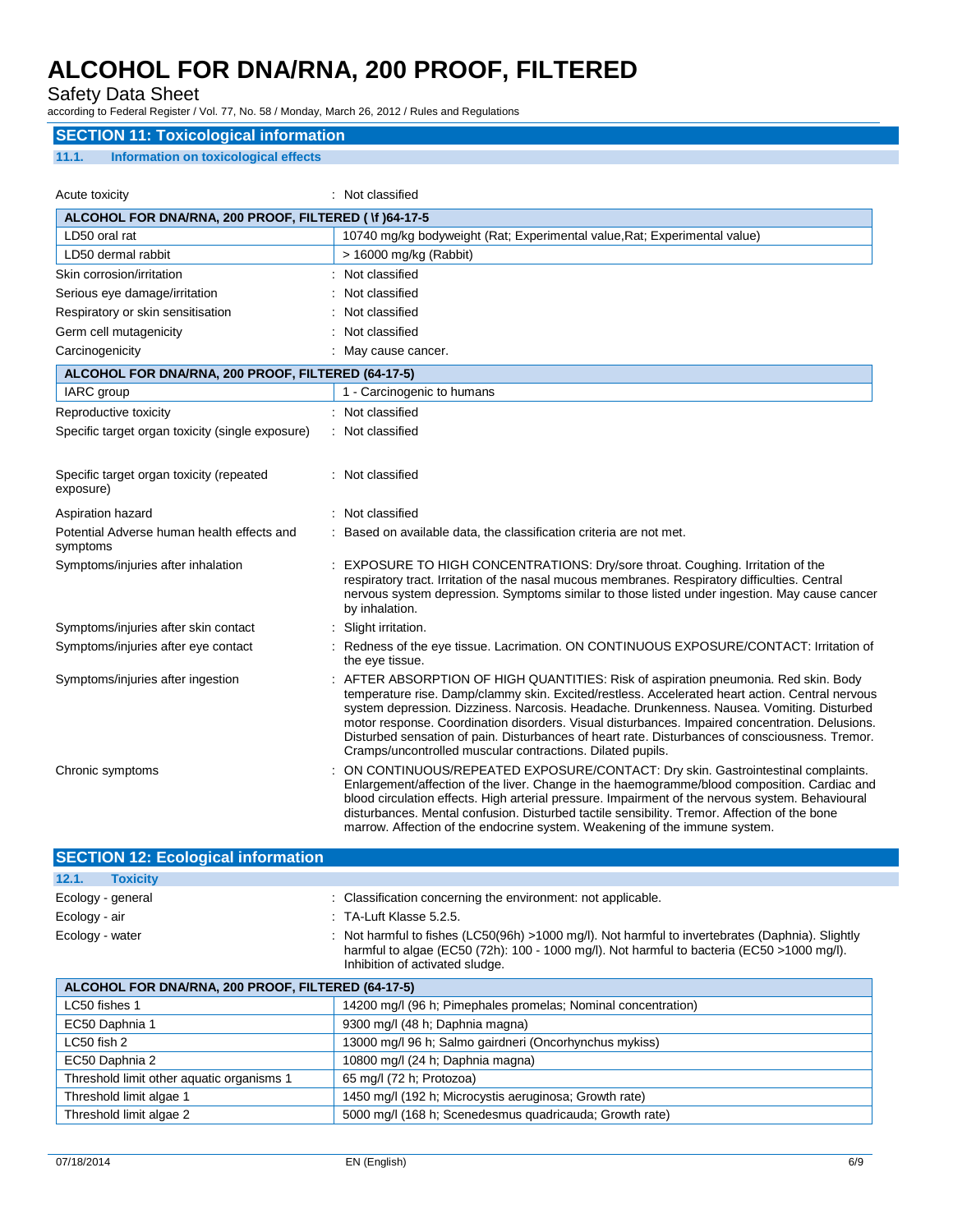Safety Data Sheet

according to Federal Register / Vol. 77, No. 58 / Monday, March 26, 2012 / Rules and Regulations

| <b>Persistence and degradability</b><br>12.2.        |                                                                                                                                                                                                                                                                                                                                                                                                                                                                                                                                                                                                                                                                                                                                                                                                                                                                                                                         |  |  |
|------------------------------------------------------|-------------------------------------------------------------------------------------------------------------------------------------------------------------------------------------------------------------------------------------------------------------------------------------------------------------------------------------------------------------------------------------------------------------------------------------------------------------------------------------------------------------------------------------------------------------------------------------------------------------------------------------------------------------------------------------------------------------------------------------------------------------------------------------------------------------------------------------------------------------------------------------------------------------------------|--|--|
| ALCOHOL FOR DNA/RNA, 200 PROOF, FILTERED (64-17-5)   |                                                                                                                                                                                                                                                                                                                                                                                                                                                                                                                                                                                                                                                                                                                                                                                                                                                                                                                         |  |  |
| Persistence and degradability                        | Readily biodegradable in water. Biodegradable in the soil. No (test) data on mobility of the<br>substance available. Not established.                                                                                                                                                                                                                                                                                                                                                                                                                                                                                                                                                                                                                                                                                                                                                                                   |  |  |
| Biochemical oxygen demand (BOD)                      | $0.8 - 0.967$ g O <sup>2</sup> /g substance                                                                                                                                                                                                                                                                                                                                                                                                                                                                                                                                                                                                                                                                                                                                                                                                                                                                             |  |  |
| Chemical oxygen demand (COD)                         | 1.70 g O <sup>2</sup> /g substance                                                                                                                                                                                                                                                                                                                                                                                                                                                                                                                                                                                                                                                                                                                                                                                                                                                                                      |  |  |
| ThOD                                                 | 2.10 g O <sup>2</sup> /g substance                                                                                                                                                                                                                                                                                                                                                                                                                                                                                                                                                                                                                                                                                                                                                                                                                                                                                      |  |  |
| BOD (% of ThOD)                                      | 0.43 % ThOD                                                                                                                                                                                                                                                                                                                                                                                                                                                                                                                                                                                                                                                                                                                                                                                                                                                                                                             |  |  |
| 12.3.<br><b>Bioaccumulative potential</b>            |                                                                                                                                                                                                                                                                                                                                                                                                                                                                                                                                                                                                                                                                                                                                                                                                                                                                                                                         |  |  |
| ALCOHOL FOR DNA/RNA, 200 PROOF, FILTERED (64-17-5)   |                                                                                                                                                                                                                                                                                                                                                                                                                                                                                                                                                                                                                                                                                                                                                                                                                                                                                                                         |  |  |
| Log Pow                                              | -0.31 (Experimental value)                                                                                                                                                                                                                                                                                                                                                                                                                                                                                                                                                                                                                                                                                                                                                                                                                                                                                              |  |  |
| Bioaccumulative potential                            | Low potential for bioaccumulation (Log Kow < 4). Not established.                                                                                                                                                                                                                                                                                                                                                                                                                                                                                                                                                                                                                                                                                                                                                                                                                                                       |  |  |
| 12.4.<br><b>Mobility in soil</b>                     |                                                                                                                                                                                                                                                                                                                                                                                                                                                                                                                                                                                                                                                                                                                                                                                                                                                                                                                         |  |  |
| ALCOHOL FOR DNA/RNA, 200 PROOF, FILTERED (64-17-5)   |                                                                                                                                                                                                                                                                                                                                                                                                                                                                                                                                                                                                                                                                                                                                                                                                                                                                                                                         |  |  |
| Surface tension                                      | 0.022 N/m (20 $°C$ )                                                                                                                                                                                                                                                                                                                                                                                                                                                                                                                                                                                                                                                                                                                                                                                                                                                                                                    |  |  |
| 12.5.<br><b>Other adverse effects</b>                |                                                                                                                                                                                                                                                                                                                                                                                                                                                                                                                                                                                                                                                                                                                                                                                                                                                                                                                         |  |  |
| Other information                                    | : Avoid release to the environment.                                                                                                                                                                                                                                                                                                                                                                                                                                                                                                                                                                                                                                                                                                                                                                                                                                                                                     |  |  |
|                                                      |                                                                                                                                                                                                                                                                                                                                                                                                                                                                                                                                                                                                                                                                                                                                                                                                                                                                                                                         |  |  |
| <b>SECTION 13: Disposal considerations</b>           |                                                                                                                                                                                                                                                                                                                                                                                                                                                                                                                                                                                                                                                                                                                                                                                                                                                                                                                         |  |  |
| 13.1.<br><b>Waste treatment methods</b>              |                                                                                                                                                                                                                                                                                                                                                                                                                                                                                                                                                                                                                                                                                                                                                                                                                                                                                                                         |  |  |
| Waste disposal recommendations                       | Remove waste in accordance with local and/or national regulations. Hazardous waste shall not<br>be mixed together with other waste. Different types of hazardous waste shall not be mixed<br>together if this may entail a risk of pollution or create problems for the further management of the<br>waste. Hazardous waste shall be managed responsibly. All entities that store, transport or handle<br>hazardous waste shall take the necessary measures to prevent risks of pollution or damage to<br>people or animals. Recycle by distillation. Remove to an authorized waste incinerator for<br>solvents with energy recovery. Do not discharge into surface water. May be discharged to<br>wastewater treatment installation. Dispose in a safe manner in accordance with local/national<br>regulations. Dispose of contents/container to Remove waste in accordance with local and/or<br>national regulations. |  |  |
| Additional information                               | LWCA (the Netherlands): KGA category 03. Hazardous waste according to Directive<br>2008/98/EC. Handle empty containers with care because residual vapours are flammable.                                                                                                                                                                                                                                                                                                                                                                                                                                                                                                                                                                                                                                                                                                                                                |  |  |
| Ecology - waste materials                            | : Avoid release to the environment.                                                                                                                                                                                                                                                                                                                                                                                                                                                                                                                                                                                                                                                                                                                                                                                                                                                                                     |  |  |
| <b>SECTION 14: Transport information</b>             |                                                                                                                                                                                                                                                                                                                                                                                                                                                                                                                                                                                                                                                                                                                                                                                                                                                                                                                         |  |  |
| In accordance with DOT                               |                                                                                                                                                                                                                                                                                                                                                                                                                                                                                                                                                                                                                                                                                                                                                                                                                                                                                                                         |  |  |
| Transport document description                       | : UN1170 Ethanol, 3, II                                                                                                                                                                                                                                                                                                                                                                                                                                                                                                                                                                                                                                                                                                                                                                                                                                                                                                 |  |  |
| UN-No.(DOT)                                          | : 1170                                                                                                                                                                                                                                                                                                                                                                                                                                                                                                                                                                                                                                                                                                                                                                                                                                                                                                                  |  |  |
| DOT NA no.                                           | <b>UN1170</b>                                                                                                                                                                                                                                                                                                                                                                                                                                                                                                                                                                                                                                                                                                                                                                                                                                                                                                           |  |  |
| DOT Proper Shipping Name                             | : Ethanol                                                                                                                                                                                                                                                                                                                                                                                                                                                                                                                                                                                                                                                                                                                                                                                                                                                                                                               |  |  |
| Department of Transportation (DOT) Hazard<br>Classes | : 3 - Class 3 - Flammable and combustible liquid 49 CFR 173.120                                                                                                                                                                                                                                                                                                                                                                                                                                                                                                                                                                                                                                                                                                                                                                                                                                                         |  |  |
| Hazard labels (DOT)                                  | : 3 - Flammable liquid                                                                                                                                                                                                                                                                                                                                                                                                                                                                                                                                                                                                                                                                                                                                                                                                                                                                                                  |  |  |
|                                                      |                                                                                                                                                                                                                                                                                                                                                                                                                                                                                                                                                                                                                                                                                                                                                                                                                                                                                                                         |  |  |
| Packing group (DOT)                                  | : II - Medium Danger                                                                                                                                                                                                                                                                                                                                                                                                                                                                                                                                                                                                                                                                                                                                                                                                                                                                                                    |  |  |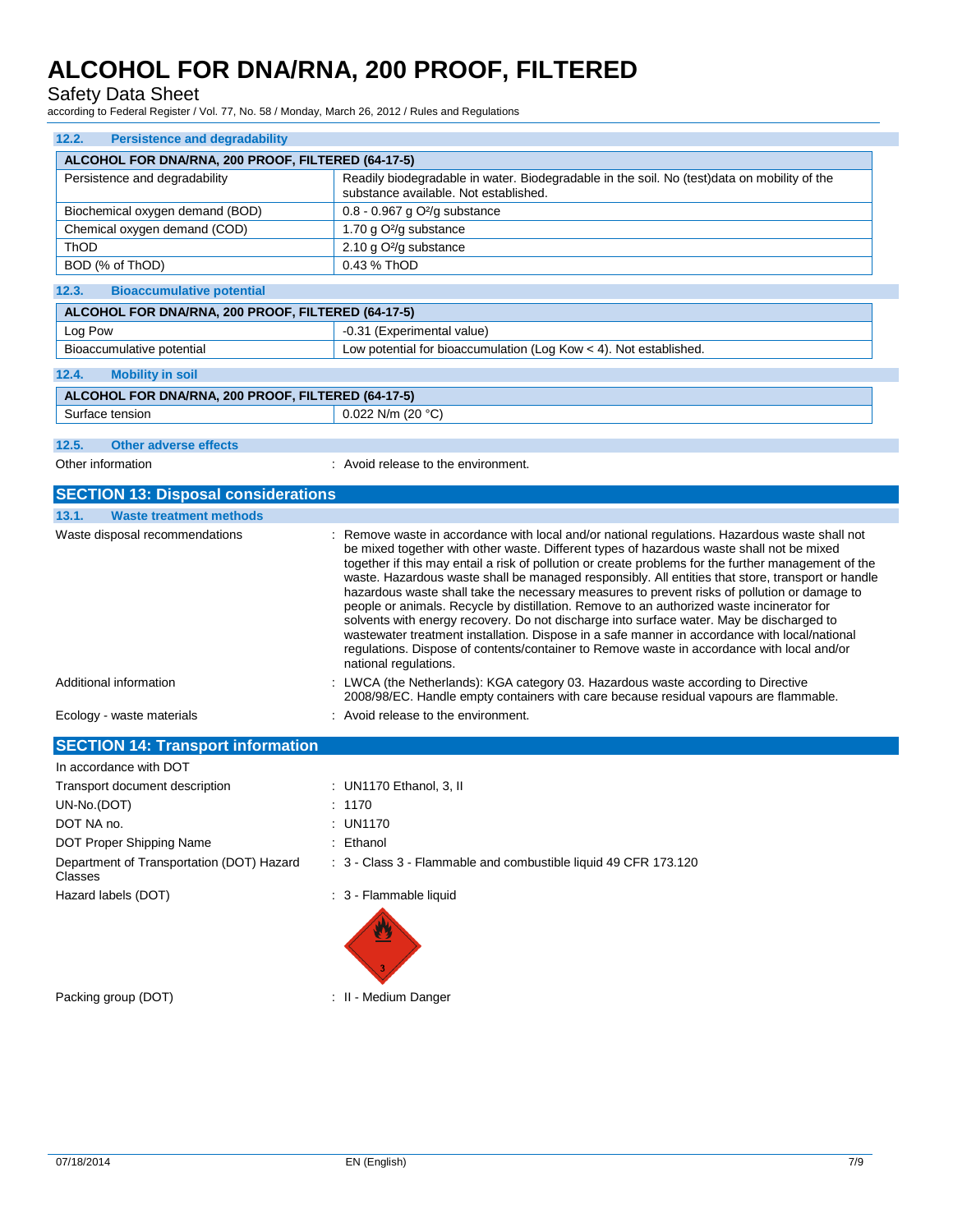Safety Data Sheet

according to Federal Register / Vol. 77, No. 58 / Monday, March 26, 2012 / Rules and Regulations

| DOT Special Provisions (49 CFR 172.102)                                    | : 24 - Alcoholic beverages containing more than 70 percent alcohol by volume must be<br>transported as materials in Packing Group II. Alcoholic beverages containing more than 24<br>percent but not more than 70 percent alcohol by volume must be transported as materials in<br>Packing Group III.<br>B1 - If the material has a flash point at or above 38 C (100 F) and below 93 C (200 F), then the<br>bulk packaging requirements of 173.241 of this subchapter are applicable. If the material has a<br>flash point of less than 38 C (100 F), then the bulk packaging requirements of 173.242 of this<br>subchapter are applicable.<br>IB3 - Authorized IBCs: Metal (31A, 31B and 31N); Rigid plastics (31H1 and 31H2); Composite<br>(31HZ1 and 31HA2, 31HB2, 31HN2, 31HD2 and 31HH2). Additional Requirement: Only liquids<br>with a vapor pressure less than or equal to 110 kPa at 50 C (1.1 bar at 122 F), or 130 kPa at 55<br>C (1.3 bar at 131 F) are authorized, except for UN2672 (also see Special Provision IP8 in Table<br>2 for UN2672).<br>T2 - 1.5 178.274(d)(2) Normal 178.275(d)(3)<br>TP1 - The maximum degree of filling must not exceed the degree of filling determined by the<br>following: Degree of filling = $97 / (1 + a (tr - tf))$ Where: tr is the maximum mean bulk temperature<br>during transport, and tf is the temperature in degrees celsius of the liquid during filling. |
|----------------------------------------------------------------------------|-----------------------------------------------------------------------------------------------------------------------------------------------------------------------------------------------------------------------------------------------------------------------------------------------------------------------------------------------------------------------------------------------------------------------------------------------------------------------------------------------------------------------------------------------------------------------------------------------------------------------------------------------------------------------------------------------------------------------------------------------------------------------------------------------------------------------------------------------------------------------------------------------------------------------------------------------------------------------------------------------------------------------------------------------------------------------------------------------------------------------------------------------------------------------------------------------------------------------------------------------------------------------------------------------------------------------------------------------------------------------------------------------------------------------|
| DOT Packaging Exceptions (49 CFR 173.xxx)                                  | : $4b;150$                                                                                                                                                                                                                                                                                                                                                                                                                                                                                                                                                                                                                                                                                                                                                                                                                                                                                                                                                                                                                                                                                                                                                                                                                                                                                                                                                                                                            |
| DOT Packaging Non Bulk (49 CFR 173.xxx)                                    | : 203                                                                                                                                                                                                                                                                                                                                                                                                                                                                                                                                                                                                                                                                                                                                                                                                                                                                                                                                                                                                                                                                                                                                                                                                                                                                                                                                                                                                                 |
| DOT Packaging Bulk (49 CFR 173.xxx)                                        | : 242                                                                                                                                                                                                                                                                                                                                                                                                                                                                                                                                                                                                                                                                                                                                                                                                                                                                                                                                                                                                                                                                                                                                                                                                                                                                                                                                                                                                                 |
| DOT Quantity Limitations Passenger aircraft/rail : 60 L<br>(49 CFR 173.27) |                                                                                                                                                                                                                                                                                                                                                                                                                                                                                                                                                                                                                                                                                                                                                                                                                                                                                                                                                                                                                                                                                                                                                                                                                                                                                                                                                                                                                       |
| DOT Quantity Limitations Cargo aircraft only (49 : 220 L<br>CFR 175.75)    |                                                                                                                                                                                                                                                                                                                                                                                                                                                                                                                                                                                                                                                                                                                                                                                                                                                                                                                                                                                                                                                                                                                                                                                                                                                                                                                                                                                                                       |
| DOT Vessel Stowage Location                                                | : A - The material may be stowed "on deck" or "under deck" on a cargo vessel and on a<br>passenger vessel.                                                                                                                                                                                                                                                                                                                                                                                                                                                                                                                                                                                                                                                                                                                                                                                                                                                                                                                                                                                                                                                                                                                                                                                                                                                                                                            |
| <b>Additional information</b>                                              |                                                                                                                                                                                                                                                                                                                                                                                                                                                                                                                                                                                                                                                                                                                                                                                                                                                                                                                                                                                                                                                                                                                                                                                                                                                                                                                                                                                                                       |
| Other information                                                          | : No supplementary information available.                                                                                                                                                                                                                                                                                                                                                                                                                                                                                                                                                                                                                                                                                                                                                                                                                                                                                                                                                                                                                                                                                                                                                                                                                                                                                                                                                                             |
| State during transport (ADR-RID)                                           | : as liquid.                                                                                                                                                                                                                                                                                                                                                                                                                                                                                                                                                                                                                                                                                                                                                                                                                                                                                                                                                                                                                                                                                                                                                                                                                                                                                                                                                                                                          |
| <b>ADR</b>                                                                 |                                                                                                                                                                                                                                                                                                                                                                                                                                                                                                                                                                                                                                                                                                                                                                                                                                                                                                                                                                                                                                                                                                                                                                                                                                                                                                                                                                                                                       |
| Transport document description                                             | : UN 1170 ethanol (ethyl alcohol), 3, II, $(D/E)$                                                                                                                                                                                                                                                                                                                                                                                                                                                                                                                                                                                                                                                                                                                                                                                                                                                                                                                                                                                                                                                                                                                                                                                                                                                                                                                                                                     |
| Packing group (ADR)                                                        | : II                                                                                                                                                                                                                                                                                                                                                                                                                                                                                                                                                                                                                                                                                                                                                                                                                                                                                                                                                                                                                                                                                                                                                                                                                                                                                                                                                                                                                  |
| Class (ADR)                                                                | : 3 - Flammable liquids                                                                                                                                                                                                                                                                                                                                                                                                                                                                                                                                                                                                                                                                                                                                                                                                                                                                                                                                                                                                                                                                                                                                                                                                                                                                                                                                                                                               |
| Hazard identification number (Kemler No.)                                  | : 33                                                                                                                                                                                                                                                                                                                                                                                                                                                                                                                                                                                                                                                                                                                                                                                                                                                                                                                                                                                                                                                                                                                                                                                                                                                                                                                                                                                                                  |
| Classification code (ADR)                                                  | $E$ F1                                                                                                                                                                                                                                                                                                                                                                                                                                                                                                                                                                                                                                                                                                                                                                                                                                                                                                                                                                                                                                                                                                                                                                                                                                                                                                                                                                                                                |
| Danger labels (ADR)                                                        | : 3 - Flammable liquids                                                                                                                                                                                                                                                                                                                                                                                                                                                                                                                                                                                                                                                                                                                                                                                                                                                                                                                                                                                                                                                                                                                                                                                                                                                                                                                                                                                               |
| Orange plates                                                              | 33<br>1170                                                                                                                                                                                                                                                                                                                                                                                                                                                                                                                                                                                                                                                                                                                                                                                                                                                                                                                                                                                                                                                                                                                                                                                                                                                                                                                                                                                                            |
| Tunnel restriction code                                                    | $\therefore$ D/E                                                                                                                                                                                                                                                                                                                                                                                                                                                                                                                                                                                                                                                                                                                                                                                                                                                                                                                                                                                                                                                                                                                                                                                                                                                                                                                                                                                                      |
| <b>Transport by sea</b>                                                    |                                                                                                                                                                                                                                                                                                                                                                                                                                                                                                                                                                                                                                                                                                                                                                                                                                                                                                                                                                                                                                                                                                                                                                                                                                                                                                                                                                                                                       |
| UN-No. (IMDG)                                                              | : 1170                                                                                                                                                                                                                                                                                                                                                                                                                                                                                                                                                                                                                                                                                                                                                                                                                                                                                                                                                                                                                                                                                                                                                                                                                                                                                                                                                                                                                |
| Class (IMDG)                                                               | : 3 - Flammable liquids                                                                                                                                                                                                                                                                                                                                                                                                                                                                                                                                                                                                                                                                                                                                                                                                                                                                                                                                                                                                                                                                                                                                                                                                                                                                                                                                                                                               |
| EmS-No. (1)                                                                | $\therefore$ F-E                                                                                                                                                                                                                                                                                                                                                                                                                                                                                                                                                                                                                                                                                                                                                                                                                                                                                                                                                                                                                                                                                                                                                                                                                                                                                                                                                                                                      |
| EmS-No. (2)                                                                | $: S-D$                                                                                                                                                                                                                                                                                                                                                                                                                                                                                                                                                                                                                                                                                                                                                                                                                                                                                                                                                                                                                                                                                                                                                                                                                                                                                                                                                                                                               |
| <b>Air transport</b>                                                       |                                                                                                                                                                                                                                                                                                                                                                                                                                                                                                                                                                                                                                                                                                                                                                                                                                                                                                                                                                                                                                                                                                                                                                                                                                                                                                                                                                                                                       |
| UN-No.(IATA)                                                               | : 1170                                                                                                                                                                                                                                                                                                                                                                                                                                                                                                                                                                                                                                                                                                                                                                                                                                                                                                                                                                                                                                                                                                                                                                                                                                                                                                                                                                                                                |
| Class (IATA)                                                               | : 3 - Flammable Liquids                                                                                                                                                                                                                                                                                                                                                                                                                                                                                                                                                                                                                                                                                                                                                                                                                                                                                                                                                                                                                                                                                                                                                                                                                                                                                                                                                                                               |
| Packing group (IATA)                                                       | : II - Medium Danger                                                                                                                                                                                                                                                                                                                                                                                                                                                                                                                                                                                                                                                                                                                                                                                                                                                                                                                                                                                                                                                                                                                                                                                                                                                                                                                                                                                                  |
|                                                                            |                                                                                                                                                                                                                                                                                                                                                                                                                                                                                                                                                                                                                                                                                                                                                                                                                                                                                                                                                                                                                                                                                                                                                                                                                                                                                                                                                                                                                       |